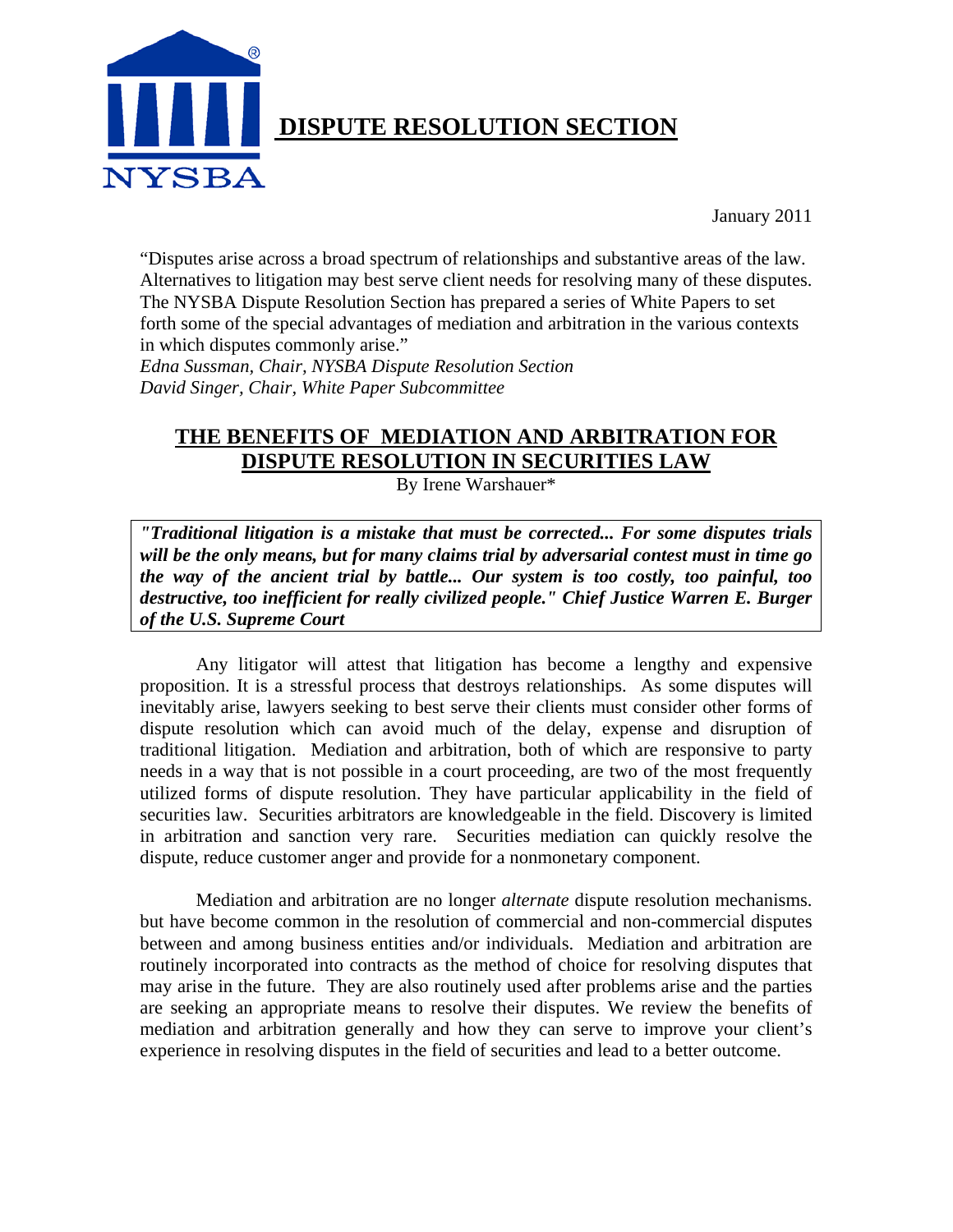## **I. Mediation**

 *"Discourage litigation. Persuade your neighbors to compromise whenever you can. Point out to them how the nominal winner is often a real loser -- in fees, and expenses, and waste of time." Abraham Lincoln* 

 Mediation is the process in which parties engage a neutral third person to work with them to facilitate the resolution of a dispute. The growth of mediation over the past fifteen years has been exponential, a tribute to the success of the process. User satisfaction is high as parties retain control and tailor their own solution in a less confrontational setting that preserves relationships and results in a win/win instead of a win/lose. While not every case can be settled, an effort to mediate is appropriate in virtually any subject matter and any area of the law. The advantages of mediation include the following:

1. *Mediation Works.* Statistics have shown that mediation is a highly effective mechanism for resolving disputes. The rate of success through mediation is very high. For example, the mediation office of the U.S. District Court for the Southern District of New York reports that over 90% of its cases settle in mediation. Most cases in mediation settle long before the traditional "courthouse steps" at a significant saving of cost and time for the parties.

2. *Control by the Parties.* Each dispute is unique, and the parties have the opportunity to design their own unique approach and structure for each mediation. They can select a mediator of their choice who has the experience and knowledge they require, and, with the help of the experienced mediator, plan how the mediation should proceed and decide what approaches make sense during the mediation itself.

3. *The Mediator plays a crucial role*. The mediator's goal is to help the parties settle their differences in a manner that meets their needs, and is preferable to the litigation alternative. An experienced mediator can serve as a sounding board, help identify and frame the relevant interests and issues of the parties, help the parties test their case and quantify the risk/reward of pursuing the matter, if asked provide a helpful and objective analysis of the merits to each of the parties, foster and even suggest creative solutions, and identify and assist in solving impediments to settlement. This is often accomplished by meeting with parties separately, as well as in a group, so that participants can speak with total candor during the mediation process. The mediator can also provide the persistence that is often necessary to help parties reach a resolution.

4. *Opportunity to Listen and be Heard.* Parties to a mediation have the opportunity to air their views and positions directly, in the presence of their adversaries. The process can thus provide a catharsis for the parties that can engender a willingness to resolve differences between them. Moreover, since they are heard in the presence of a neutral authority figure, the parties often feel that they have had "their day in court."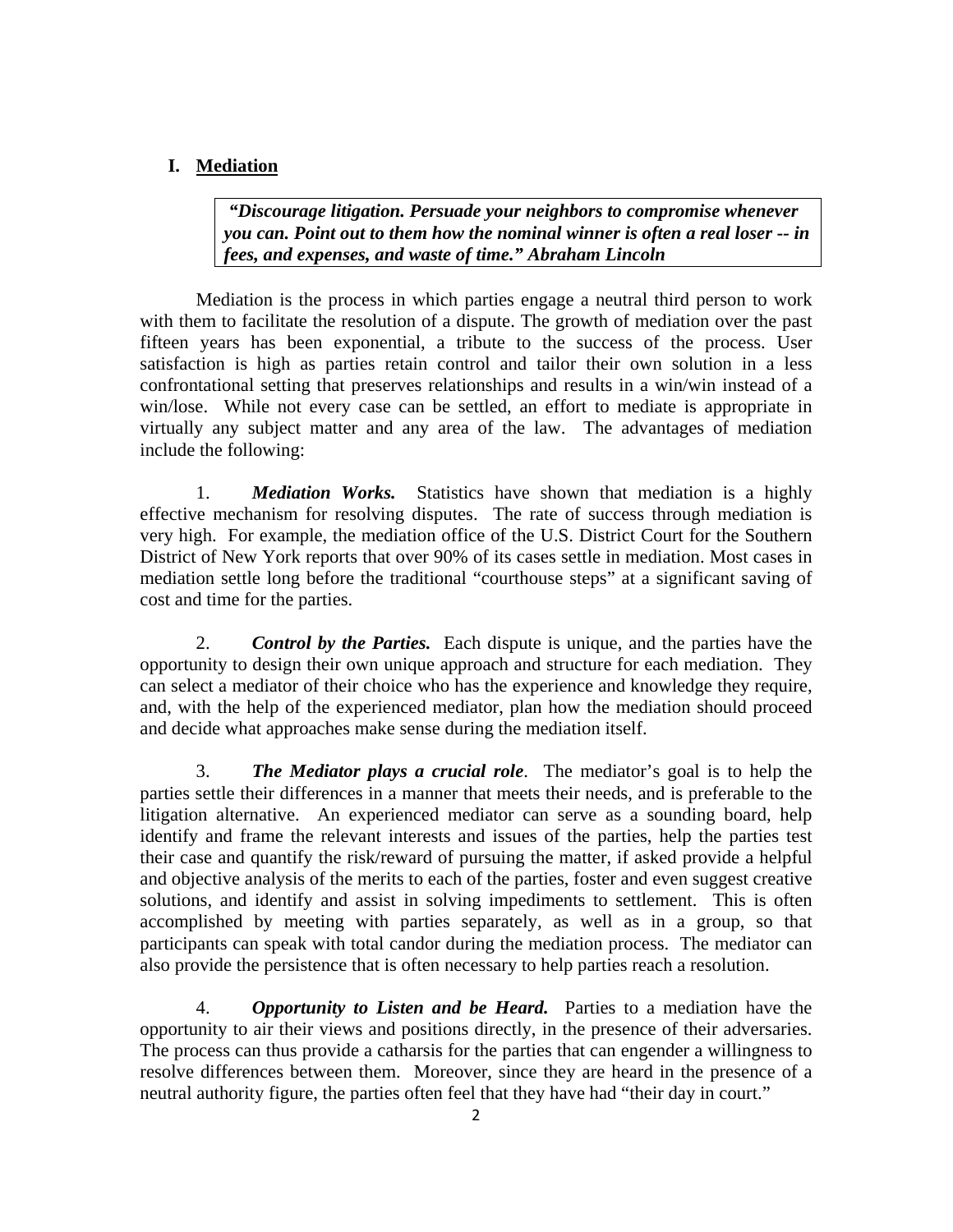5. *Mediation Helps In Complicated Cases*. When the facts and/or legal issues are particularly complicated, it can be difficult to sort them out through direct negotiations, or during trial. In mediation, in contrast, there is an opportunity to break down the facts and issues into smaller components, enabling the parties to separate the matters that they agree upon and those that they do not yet agree upon. The mediator can be indispensable to this process by separating, organizing, simplifying and addressing relevant issues.

6. *Mediation Can Save An Existing Relationship.* The litigation process can be very stressful, time consuming, costly and often personally painful. At the end of litigation, the parties are often unable to continue or restart any relationship. In contrast, in mediation disputes -- such as those between an employer and employee or partners in a business -- can be resolved in manner that saves a business or personal relationship that, ultimately, the parties would prefer to save.

7. *Expeditious Resolution.* The mediation can take place at any time. Since mediation can be conducted at the earliest stages of a dispute, the parties avoid the potentially enormous distraction from and disruption of one's business and the upset in one's personal life that commonly results from protracted litigation.

8. *Reduced Cost.* By resolving disputes earlier rather than later the parties can save tremendous sums in attorney's fees, court costs and related expenses.

9. *Lessens the Emotional Burden.* Since mediation can be conducted sooner, more quickly, less expensively and in a less adversarial manner, there typically is much less of an emotional burden on the individuals involved than proceeding in a burdensome and stressful trial. Furthermore, proceeding through trial may involve publicly reliving a particularly unpleasant experience or exposing an unfavorable business action which gave rise to the dispute. This is avoided in mediation.

10. *Confidential Process and Result.* Mediation is conducted in private - only the mediator, the parties and their representatives participate. The mediator is generally bound not to divulge any information disclosed in the mediation. Confidentiality agreements are often entered into to reinforce the confidentiality of the mediation. Moreover, the parties may agree to keep their dispute and the nature of the settlement confidential when the matter is resolved.

11. *Avoiding the Uncertainty of a Litigated Outcome.* Resolution during mediation avoids the inherently uncertain outcome of litigation and enables the parties to control the outcome. Recent studies have confirmed the wisdom of mediated solutions as the predictive abilities of parties and their counsel are unclear at best. Attorney advocates may suffer from "advocacy bias" -- they come to believe in and overvalue the strength of their client's case.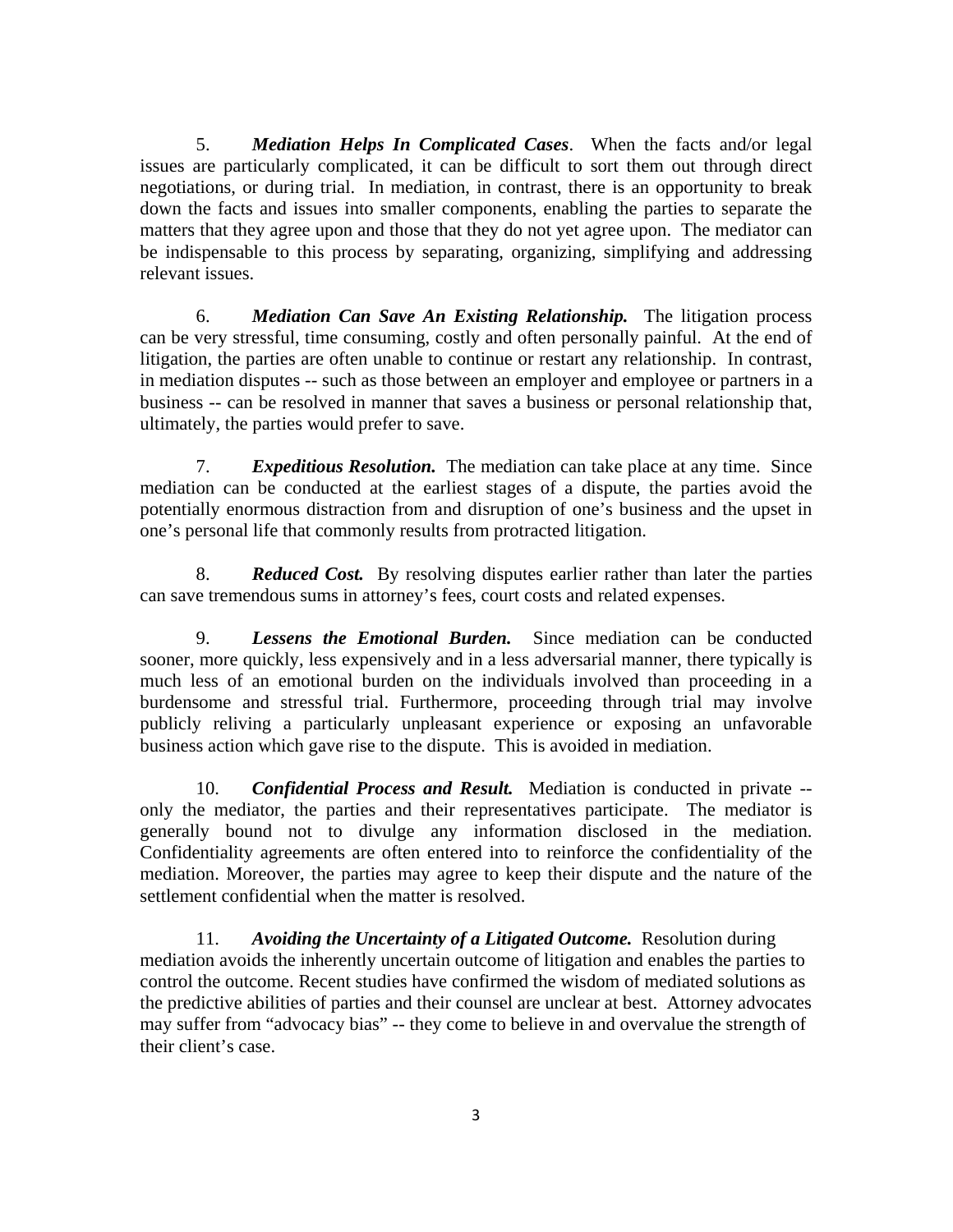In an analysis of 2,054 cases that went to trial from 2002 to 2005, plaintiffs realized smaller recoveries than the settlement offered in 61% of cases. While defendants made the wrong decision by proceeding to trial far less often -- in 24% of cases -- they suffered a greater cost -- an average of \$1.1 million -- when they did make the wrong decision.<sup>1</sup>

A mediator without any stake in the outcome or advocacy bias can be an effective "agent of reality" in helping the parties be realistic as to their likely litigation or arbitration alternative."

12. *There are no "winners" or "losers."* In mediation, the mediator has no authority to make or impose any determination on the parties. Any resolution through mediation is solely voluntary and at the discretion of the parties.

13. *Parties Retain Their Options*. Since resolution during mediation is completely voluntary, the option to proceed thereafter to trial or arbitration is not lost in the event the mediation is not successful in resolving all matters.

14. *The pro se litigant.* Mediation can be very helpful when a party does not have an attorney and is therefore representing him/herself *pro se*. Court litigation can be very difficult for the *pro se* litigant who is unable to navigate the complexities of the court process and trial. With the downturn in the economy, studies showed that fewer parties are represented by counsel and that lack of representation negatively impacted the *pro se* litigant's case.<sup>2</sup> Dealing with a *pro se* litigant in court can also create difficult challenges for the party that is represented by counsel. However, in mediation, the parties can more easily participate in the process and benefit from the involvement of an experienced mediator.

### **II. Arbitration**

*"Choice- the opportunity to tailor procedures to business goals and priorities- is the fundamental advantage of arbitration over litigation."<sup>3</sup>*

Arbitration is the process in which parties engage a neutral arbitrator or panel of three arbitrators to conduct an evidentiary hearing and render an award in connection with a dispute that has arisen between them. As arbitration is a matter of agreement between the parties, either pre-dispute in a contract as is generally the case, or post-

available at http://new.abanet.org/JusticeCenter/PublicDocuments/CoalitionforJusticeSurveyReport.pdf 3 Thomas J. Stipanowich*, Arbitration and Choice: Taking Charge of the "New Litigation*." 7 De Paul Bus.

<sup>&</sup>lt;sup>1</sup> Randall Kiser, Beyond Right and Wrong: The Power of Effective Decision Making for Attorneys and Clients, (Springer Science + Business Media LLC New York publ.) (2010) 2

<sup>&</sup>lt;sup>2</sup> Report on the Survey of Judges on the Impact of the Economic Downturn on Representation in the Courts (Preliminary), ABA Coalition for Justice, July 12, 2010,

<sup>&</sup>amp; Comm. L.J. 3 (2009), available at http://papers.ssrn.com/sol3/papers.cfm?abstract\_id=1372291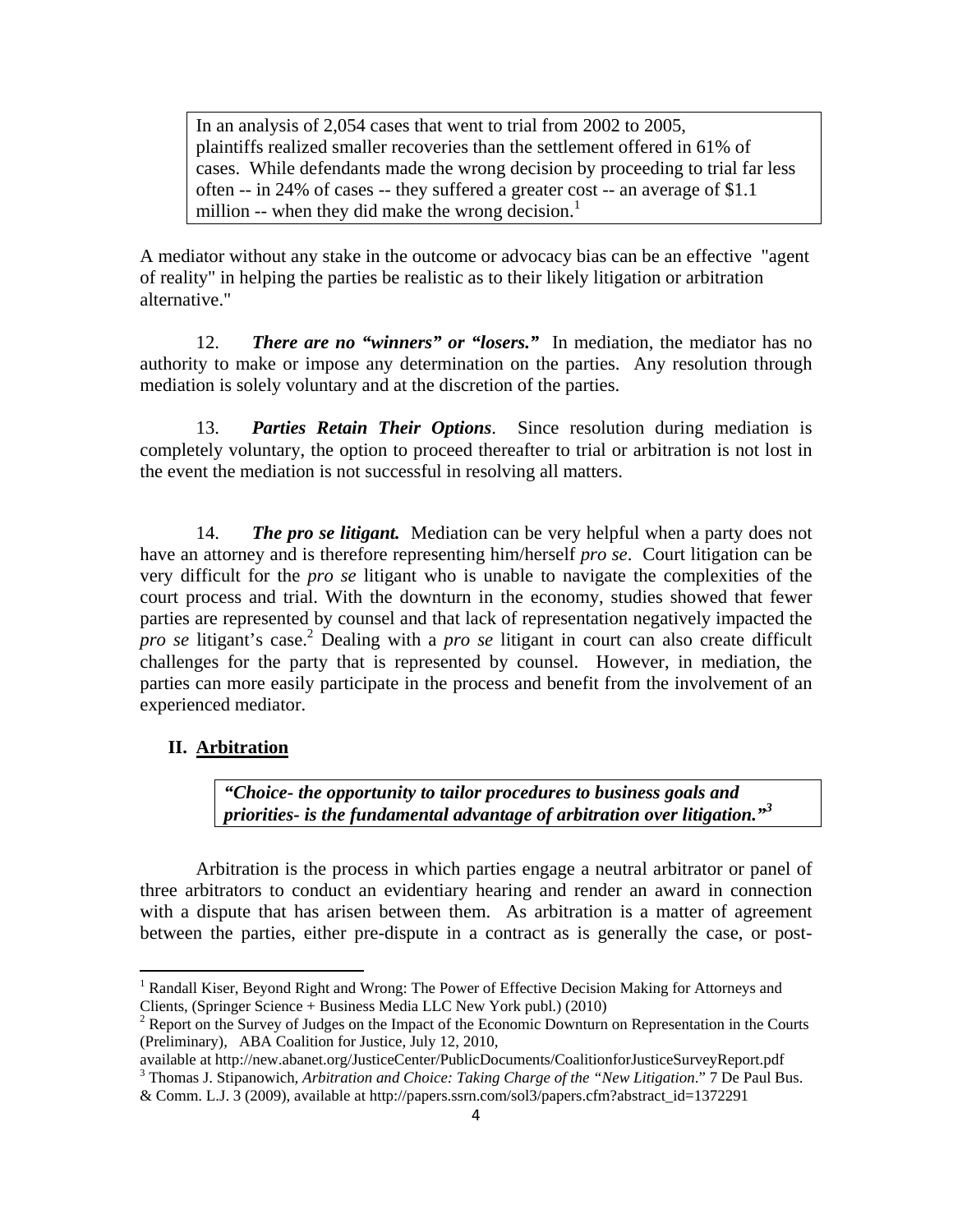dispute when a difference arises, the process can be tailored to meet the needs of the parties. With the ability to design the process and the best practices that have developed, arbitration offers many advantages including the following:

1. *Speed and Efficiency*. Arbitration can be a far more expedited process than court litigation. Arbitrations can be commenced and concluded within months, and often in less than a year. Leading dispute resolution providers report that the median time from the filing of the demand to the award was 8 months in domestic cases and 12 month in international cases compared to a median length for civil jury trials in the U.S. District Court for the Southern District of New York of 28.4 months and through appeals in the Second Circuit many months longer.<sup>4</sup>

2. *Less Expensive.* The arbitration process can result in substantial savings of attorney's fees, court costs and related expenses because the arbitration process generally does not include time consuming and expensive discovery that is common in courts in the United States (such as taking multiple depositions and very extensive ediscovery). Time consuming and expensive motion practice is also much less common.

3. *More Control and Flexibility.* In cases where arbitration is required by contract, the parties can prescribe various preferences to suit their needs, such as the number of arbitrators hearing the case, the location of the arbitration and scope of discovery. Once the arbitration is commenced, a party seeking a more streamlined and less expensive process will be better able to achieve that goal than in court where the applicable procedural and evidentiary rules govern. The parties will also have input in scheduling the hearing at a time that is convenient.

4. *Qualified Neutral Decision Makers.* The parties can select arbitrators with expertise and experience in the relevant subject matter or that meet other criteria that they desire. Arbitration avoids a trial where the subject matter may not be within the knowledge or experience of the judge or jury.

5. *Arbitration is a Private Process*. Arbitrations are conducted in private. Only the arbitrators, the parties, counsel and witnesses attend the arbitration. Confidentiality of the arbitration proceedings, including sensitive testimony and documents, can be agreed to by the parties. In contrast, court proceedings are generally open to the public. In the generally less adversarial context of a private arbitration, ongoing relationships suffer less damage.

6. *Arbitration provides Finality.* In court proceedings, parties have the right to appeal the decision of a judge or the verdict of a jury. In contrast, the grounds for court review of an arbitration award are very limited. The award of an arbitrator is final and binding on the parties.

 <sup>4</sup> *Judicial Business of the United States Courts 2009* Table C-5, available at

http://www.uscourts.gov/Viewer.aspx?doc=/uscourts/Statistics/FederalJudicialCaseloadStatistics/2009/tabl es/C05Mar09.pdf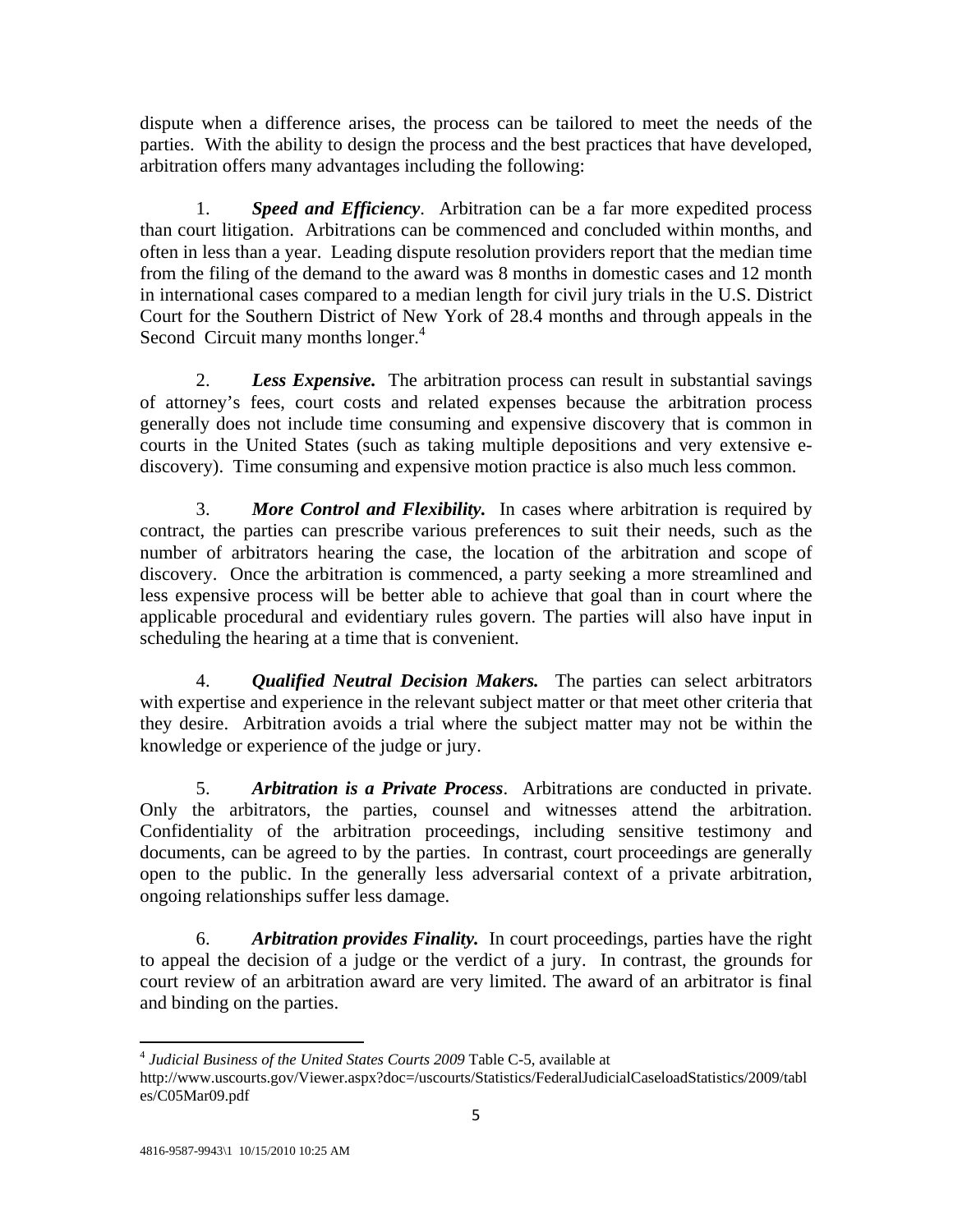7. *Special considerations for international arbitrations.* Party selection of arbitrators ensures that a neutral decision maker rather than the home court of one party decides the case, and allows the parties to select an arbitrator with cross cultural expertise and understanding of the different relevant legal traditions. Of crucial importance also is the enforceability of arbitration awards under the New York Convention, in contrast to the much more difficult enforcement of court judgments across borders.

### **III.Arbitration of Securities Disputes**

Most disputes arising from securities transactions are arbitrated pursuant to the rules of the Financial Industry Regulatory Authority ("FINRA"). Agreements between customers and broker-dealers have a standard arbitration clause requiring arbitration under those rules. All registered representatives, investment advisors and their brokerdealer employers' are required to sign a "Uniform Application for Securities Industry Registration or Transfer" (Form U-4) which contains an arbitration provision. Disputes between broker-dealers who are FINRA members are also arbitrated pursuant to FINRA rules.

Traditionally, customer disputes were held before a panel of three arbitrators comprised of two public arbitrators and one industry arbitrator. Public arbitrators are defined as persons who do not work in the securities industry or receive 10% or more of their professional income from securities business.<sup>5</sup> In 2008, FINRA started a voluntary two-year Public Arbitrator Pilot Program allowing investors in cases involving only a firm, to have a panel consisting of three public arbitrators, instead of two public arbitrators and one non-public arbitrator. $6$  At the end of the two years, FINRA submitted a rule filing to the SEC requesting approval of a rule amendment to allow customers with the option to choose an all public arbitration panel in all cases (involving firms or individual brokers). 75 Fed. Reg. 69,481 (Nov. 12, 2010). The rule proposal is pending comment and approval.

In the interim the pilot program has been extended for another year. The composition of all other disputes will remain unaffected by the proposed rule filing. Disputes between two broker-dealers are resolved with solely industry arbitrators.<sup>7</sup> In disputes between a registered representative and his broker-dealer employer, if the panel has only one arbitrator, she will be a public arbitrator. A three-member panel will have

<sup>&</sup>lt;sup>5</sup> FINRA <u>*Regulatory Notice*</u>, published on May 9, 2008.

http://www.finra.org/ArbitrationMediation/Parties/ArbitrationProcess/NoticesToParties/P116995 7

<sup>&</sup>lt;sup>7</sup> FINRA Rule 13402.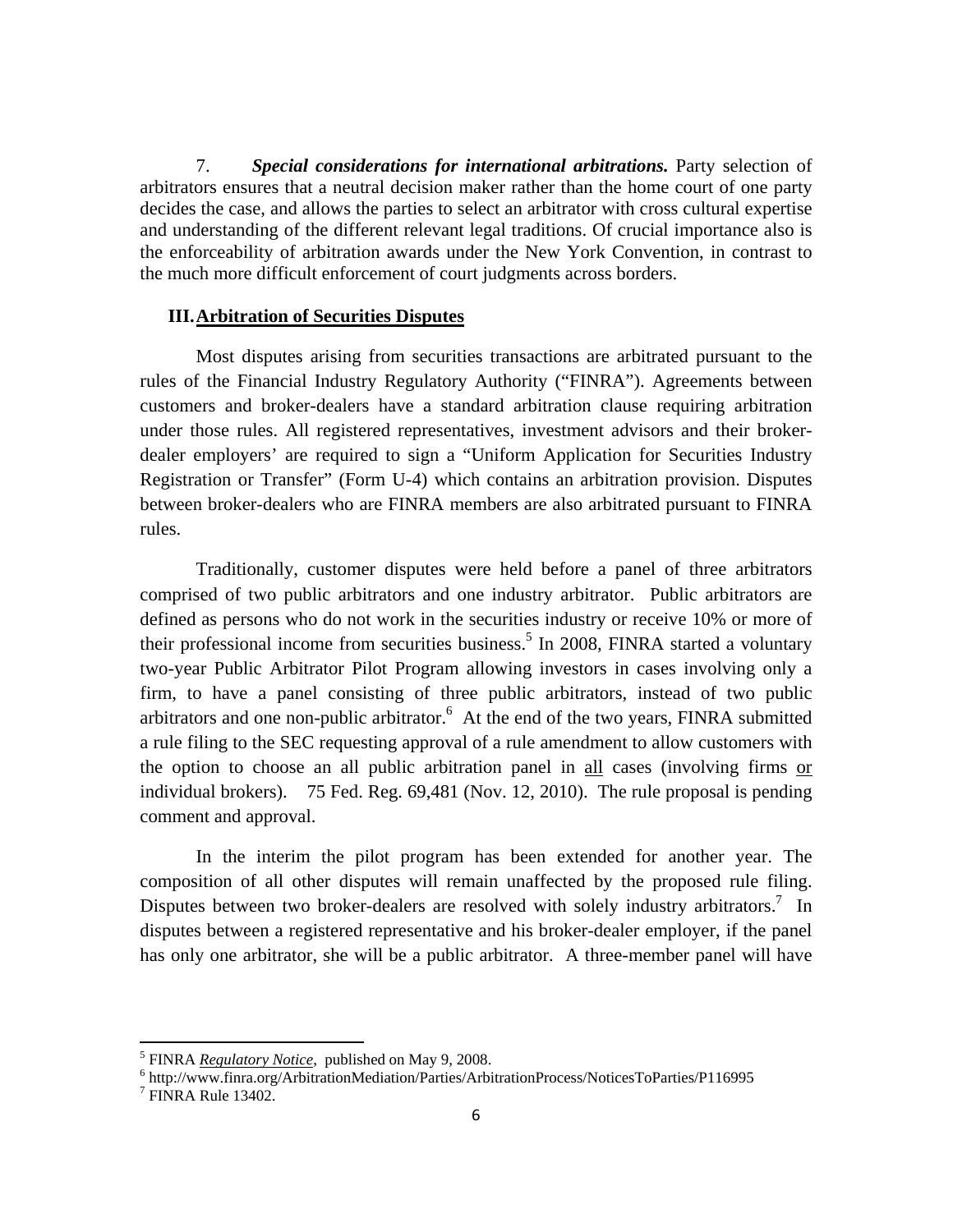two public arbitrators and one industry arbitrator with a public arbitrator serving as chair.<sup>8</sup>

The FINRA arbitration process follows rules which are readily available online (http://www.finra.org/ArbitrationMediation/Rules/CodeOfArbitrationProcedure/). Arbitration pursuant to FINRA rules is an efficient process for resolving disputes. The rules include a discovery guide of the types of documents that must be produced, including lists of documents which must be produced (1) by the customer and (2) by the broker-dealer and registered representative in various types of claims. Most FINRA arbitrations are heard within a year to a year-and-a-half of filing the statement of claim, and awards are issued shortly after the hearings. In 2010, the average resolution time for FINRA arbitrations was within 12 ½ months. For arbitrations that concluded with a hearing, the 2010 turnaround time was  $15.1$  months.<sup>9</sup>

 Arbitration is very useful for disputes in all areas of securities law. Arbitration offers the advantage of arbitrators who are knowledgeable about securities law, as opposed to judges who are likely to be generalists. The parties may also have more detailed information about the backgrounds and securities industry experience of potential arbitrators. As with all other arbitrations, records of proceedings in securities cases are confidential, thus avoiding publication of private business practices and trade secrets. Discovery is also much more limited and discovery sanctions, while permitted, are rarely used. The arbitration process is usually less expensive than litigation as there is much less motion practice, so even though the parties pay a small honorarium for FINRA arbitrators, the total costs can be significantly lower.

#### **IV. Securities Mediation**

Mediation is an effective means of resolving securities disputes. It can be used in all types of securities disputes, including those between a customer and a broker-dealer, an employee and a firm, and between broker-dealers. In mediation the parties and counsel meet with a mediator, explain their positions and discuss common interests in a joint session and may break into private caucuses to discuss the issues and settlement possibilities separately with the mediator. The mediator can work with each side to identify and address its needs and can be helpful in reestablishing working relations between the parties. The mediator can work with the parties to reach a resolution that works for both sides and lessen antagonism through the use of venting, reframing and other mediation techniques.

 $\frac{8}{9}$   $\frac{\text{Id}}{\text{http}}$ 

 $\frac{9}{10}$  http://www.finra.org/ArbitrationMediation/AboutFINRADR/Statistics/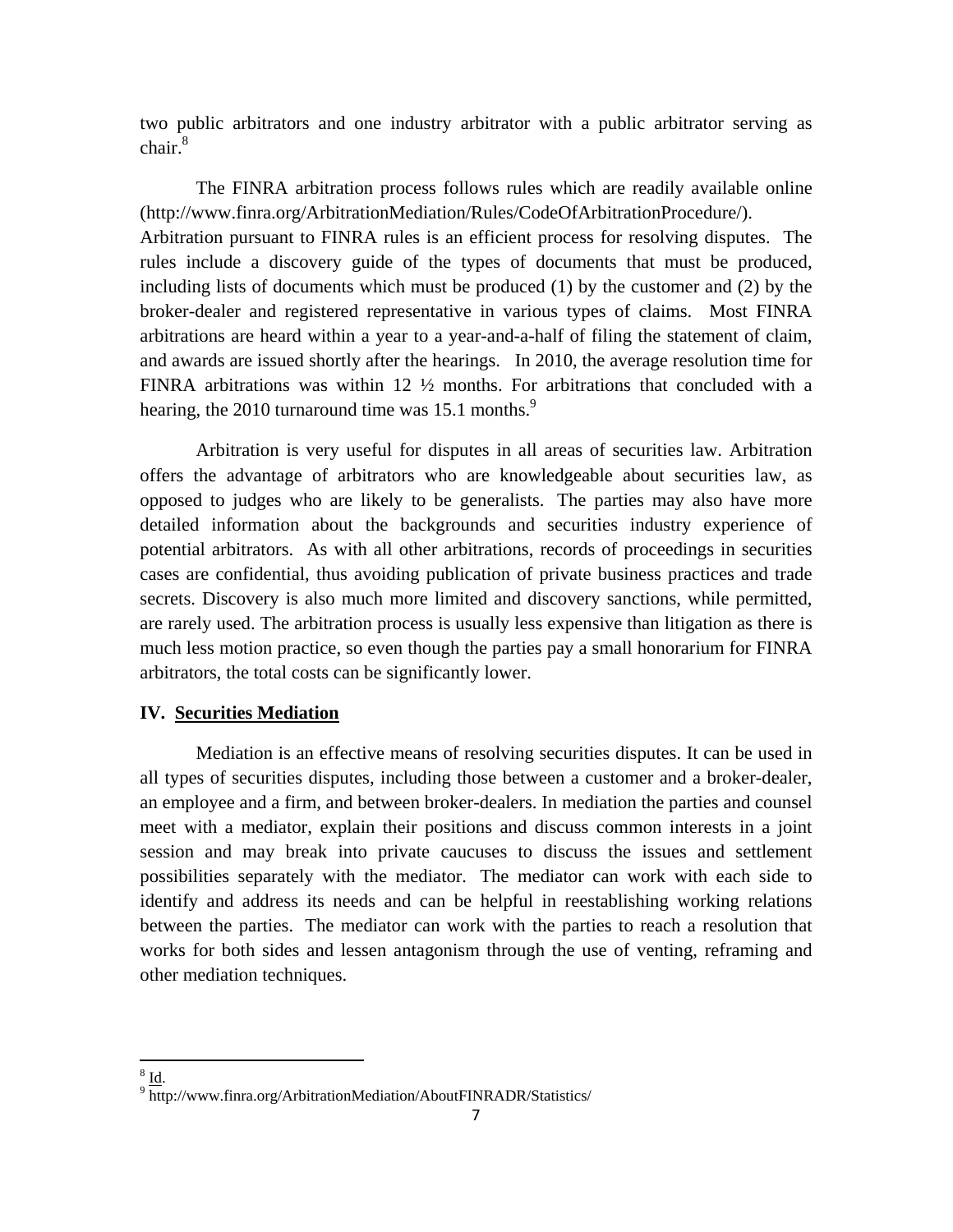FINRA has a voluntary mediation program, with mediators drawn from a panel of experienced mediators. During the Initial Pre-hearing Conference of a FINRA arbitration, the parties' representatives are advised of the mediation process, in which a mediator facilitates negotiations between disputing parties. They are advised that the mediator's role is to help the parties find a mutually acceptable solution to the dispute.<sup>10</sup>

Securities mediation has the advantage of permitting resolutions beyond simply monetary payments. Customers and registered representatives have the opportunity to present their claim directly to the broker-dealer or registered representative, and sometimes to executives of the broker-dealer. Many of the customers who bring a claim have lost money in the market and are angry. Mediation permits the customer to explain what he or she experienced and why it is improper. This process can often enable the claimant to gain perspective and move on with his or her life. Confidential statements made during the mediation may also result in changes to the broker-dealer's business mode of dealing with and communicating with customers.

Mediation can also provide for resolutions that are not obtainable in arbitration. Examples of such agreements include: a year's free subscription to a broker-dealer's publications, establishment of a new process for handling customer complaints, an apology from the registered representative or the broker-dealer, and expungement of the claim from the registered representative's record.<sup>11</sup>

For example, A registered representative's parents had been killed in a plane crash and she was raised by her aunt and uncle. She invested for them and one of the investments went sour. They cut her out of her grandfather's estate, filed a FINRA arbitration and then agreed to mediate. At the mediation they were in the same room for the first time in over a year. Each side presented their position. The registered representative said that she thought she was giving them a great opportunity by putting them in the IPO and never intended to hurt them. The aunt was very pleased to see her "daughter." After several confidential caucuses, the matter resolved with a payment of money. The mediation also resulted in a family reconciliation, something impossible in an arbitration or lawsuit. While most mediations in this context do not generally involve relatives as this one did, the benefits of mediation are applicable to all mediations.

FINRA mediation occurs in a separate but parallel process with any filed arbitration and does not slow down the arbitration process if the mediation is unsuccessful. An overwhelming majority of FINRA mediations result in resolution. At

<sup>&</sup>lt;sup>10</sup> FINRA Initial Pre-hearing Conference Arbitrator Script.

<sup>&</sup>lt;sup>11</sup> Such consent does not alter the full expungement process required by FINRA rules, including court approval.